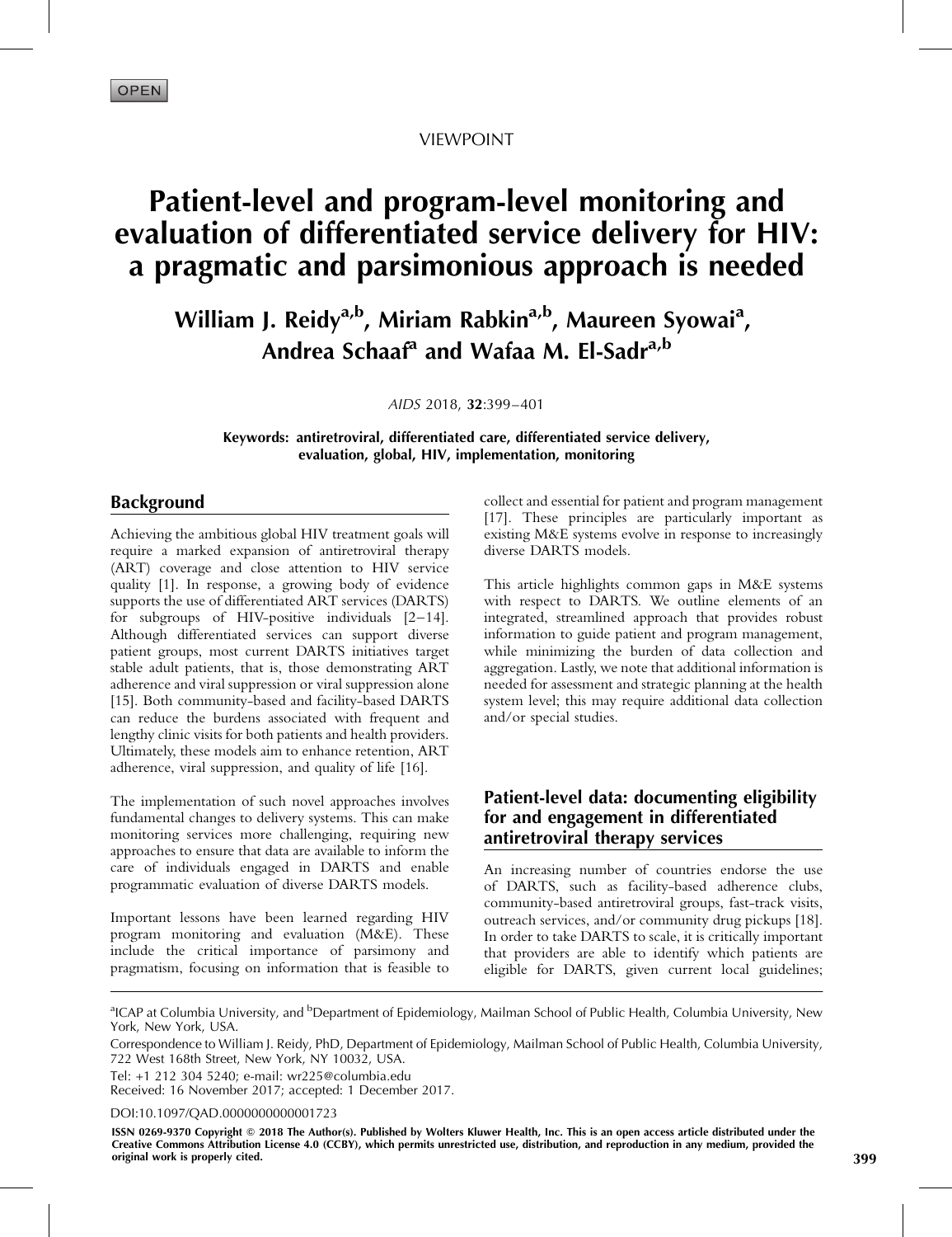<span id="page-1-0"></span>

Fig. 1. Indicators for differentiated antiretroviral therapy.

whether they are enrolled in DARTS; and in which model they are participating. As eligibility may change over time, this information will need to be updated at each visit. Additionally, providers need to know at a glance whether and when patients have received their ART medication and required laboratory assessments, as well as their adherence levels and psychosocial support needs.

At present, standardized, structured approaches to document this information are scarce. Existing tools were not designed to capture patient-level information relevant to DARTS and, thus, are limited in guiding providers through the key steps in a DARTS patient visit. Modification of the ART medical record form will be required to capture these unique elements. Using the ART medical record, which is ubiquitous across countries, as the primary repository of DARTS information is essential to avoid the fragmentation that occurs whenever some information is documented at the clinic and some only in separate forms to be completed in the community, the pharmacy, or the laboratory.

In addition to a modified ART record, supplementary tools are needed to collect information regarding membership in patient DARTS groups [\[19\],](#page-2-0) and to capture essential information from encounters that occur outside the facility (e.g. community ART groups), such as new symptoms, especially those that might indicate tuberculosis, adherence with ART and pregnancy status, as well as other information that may necessitate timely follow-up and referral for appropriate complementary services. These data should be regularly communicated with staff at the health facility wherever the patient receives clinical care, to trigger appropriate action such as recall to the health facility; they should also be transcribed into each patient's ART record.

# Program-level data: understanding differentiated antiretroviral therapy services coverage and performance

At the program level, information for monitoring and evaluating DARTS models is also important, particularly early in their implementation and scale-up. Examples of relevant programmatic questions include the proportion of health facilities offering DARTS, the proportion of eligible patients enrolled in DARTS, and the proportion of patients enrolled in specific DARTS models who are retained and achieved durable viral suppression (Fig. 1). Some of this information may also be useful at district, provincial, or regional levels, for example, to compare coverage of DARTS and patient outcomes within and between localities; (though, crosscountry comparisons may be limited by varying eligibility criteria for DARTS).

Unfortunately, existing widely used ART M&E systems are not yet able to measure the performance of DARTS in this way [\[20,21\].](#page-2-0) To describe DARTS coverage, uptake, and outcomes, M&E systems will need to collect and summarize the types of data described above. Depending on local resources and priorities, such data may be disaggregated by type of DARTS model, age, sex, and key population group.

In some contexts, tracking and manually calculating a new set of indicators using paper registers may not be feasible or advisable. However, countries with patient-level electronic ART databases may add data elements to capture DARTS eligibility and engagement for every patient at every visit. In such scenarios, it is feasible to aggregate patient data in an automated fashion and easily describe DARTS model coverage, and outcomes.